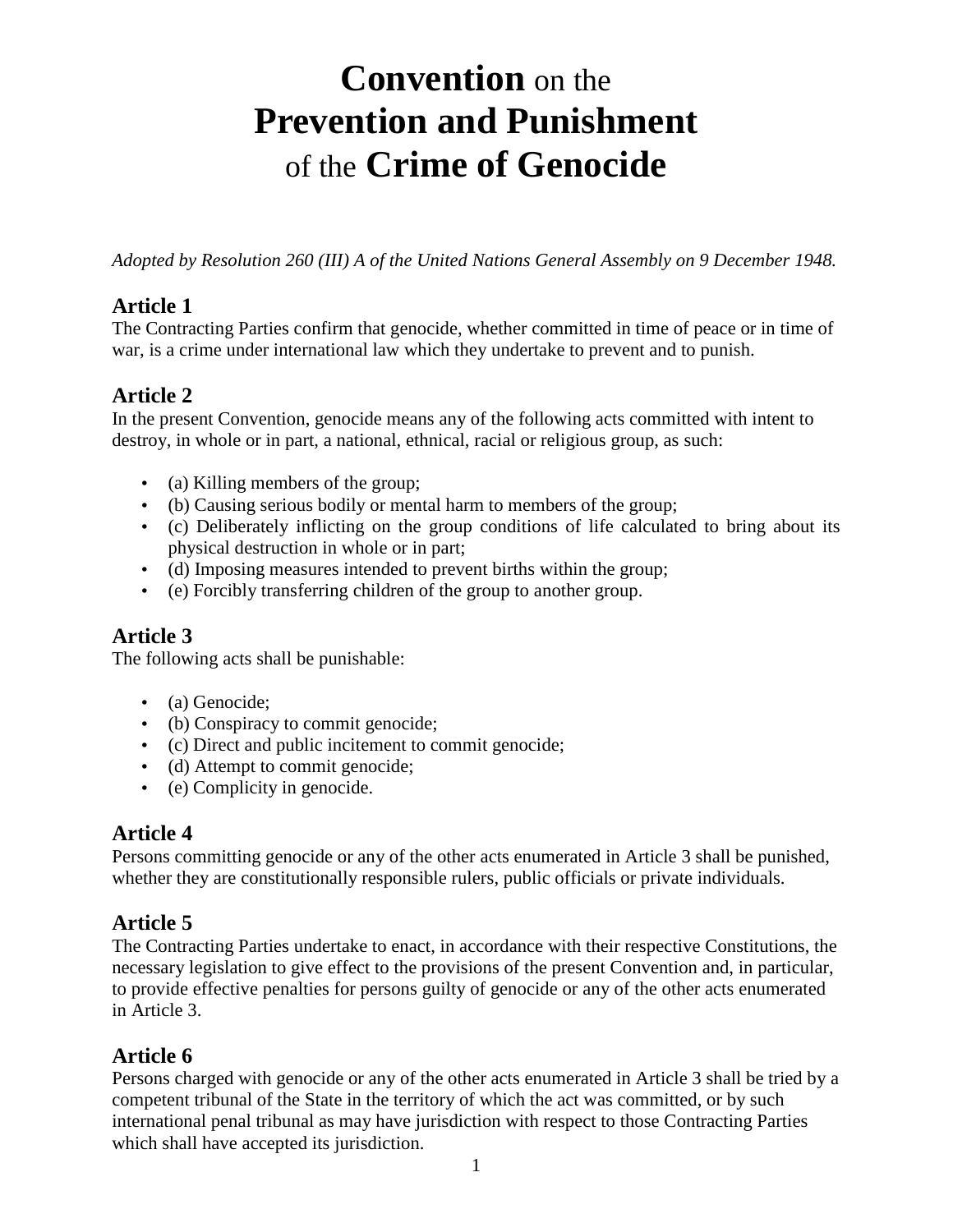# **Article 7**

Genocide and the other acts enumerated in Article 3 shall not be considered as political crimes for the purpose of extradition.

The Contracting Parties pledge themselves in such cases to grant extradition in accordance with their laws and treaties in force.

# **Article 8**

Any Contracting Party may call upon the competent organs of the United Nations to take such action under the Charter of the United Nations as they consider appropriate for the prevention and suppression of acts of genocide or any of the other acts enumerated in Article 3.

#### **Article 9**

Disputes between the Contracting Parties relating to the interpretation, application or fulfillment of the present Convention, including those relating to the responsibility of a State for genocide or any of the other acts enumerated in Article 3, shall be submitted to the International Court of Justice at the request of any of the parties to the dispute.

#### **Article 10**

The present Convention, of which the Chinese, English, French, Russian and Spanish texts are equally authentic, shall bear the date of 9 December 1948.

# **Article 11**

The present Convention shall be open until 31 December 1949 for signature on behalf of any Member of the United Nations and of any non-member State to which an invitation to sign has been addressed by the General Assembly.

The present Convention shall be ratified, and the instruments of ratification shall be deposited with the Secretary-General of the United Nations.

After 1 January 1950, the present Convention may be acceded to on behalf of any Member of the United Nations and of any non-member State which has received an invitation as aforesaid.

Instruments of accession shall be deposited with the Secretary-General of the United Nations.

# **Article 12**

Any Contracting Party may at any time, by notification addressed to the Secretary-General of the United Nations, extend the application of the present Convention to all or any of the territories for the conduct of whose foreign relations that Contracting Party is responsible.

# **Article 13**

On the day when the first twenty instruments of ratification or accession have been deposited, the Secretary-General shall draw up a proces-verbal and transmit a copy of it to each Member of the United Nations and to each of the non-member States contemplated in Article 11.

The present Convention shall come into force on the ninetieth day following the date of deposit of the twentieth instrument of ratification or accession.